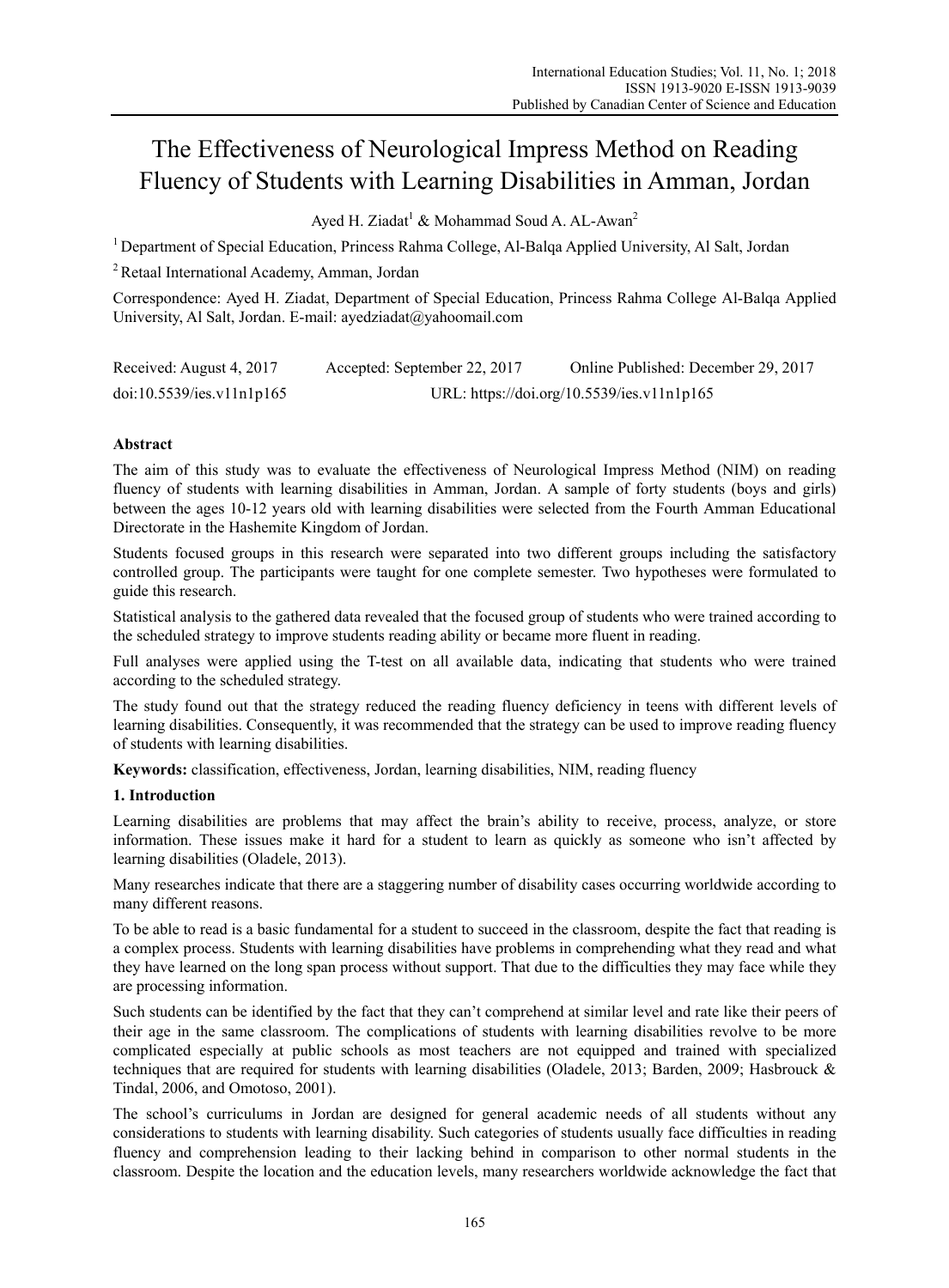learning disability is a universal problem (Young, 2011; Ming & Dukes, 2008; Spear-Swerling, 2006). The researchers used the school's curriculums to debate the research in the chosen schools.

Moreover, this research focused on fluency in reading due to the fact that most of the students with learning disabilities are faced with challenges not only in the reading area but also in other school subjects. In addition, Ming and Dukes 2008 stated that the general classroom dynamics paid more attention to reading comprehension rather than the reading fluency. So, the researchers decided to focus on this method (Neurological Impress Method) and investigate its effectiveness especially many studies recommended and found its importance to use it with students with learning disabilities.

The intervention strategy used in this research is the Neurological Impress Method (NIM). This method relies on more of concentrations on reading loudly from both the teacher and the student at the same time repeatedly and directly with the teacher in order to stay at the same rhythm of the teacher tone with every repeated statement keeping in mind that this strategy requires a quiet environment.

Nelson & Gordy 2004, Flood & Fisher 2005, and Barden 2009 confirmed this approach as approved technique for teaching reading fluency to students with learning disabilities.

Many researchers worldwide showed satisfaction with the results of the Neurological Impress Method (NIM) developed as very prevalent method with sufficient techniques for practicing reading fluency to students with reading disabilities (Heckerman, 1986; Chard & Tyler, 2002; Feazell, 2004; Flood & Fisher, 2005; Wise, 2007 nd Barden, 2009).

#### **2. Statement of the Topic**

Educators in public schools of Jordan evidently showed a limited mastery of the technical methodical approach, and the effective ways of dealing with students with learning disabilities in regular classrooms. This can be attributed to the inadequacy of professional training and in-service training workshops/seminar for teachers. Due to this inadequacy, the majority of teachers can hardly identify such students and even when they do, they assume that such students must act and obtain knowledge just like all other normal students in the classroom.

The study therefore introduces the NIM in the Jordan educational community with the hope of showing its efficacy in the reading fluency of students with learning disabilities. The method was applied as a modern proposal to improve the reading fluency of students with learning disabilities in four public primary schools in Amman in particular and Jordan as a whole.

Forty students between (10-12) years old with learning disability were involved in the study. The participants comprised of twenty boys and twenty girls in comparison to a controlling group of normal students in the same classrooms with the exact controlling environmental conditions.

The research used the statistical hypothesis with no significant differences  $(a=0.5)$  reading fluency of students with learning disabilities revealed to the NIM with gender differences, and also no significant differences (a= 0.5) in the reading fluency of the Neurological Impress Method groups and the control group.

#### **3. Research Methodology**

Two experimental groups and one control group were used in this study. Each group consisted of twenty students (ten boys and ten girls) in the fourth grade in four different schools. The control group didn't receive any treatment. Students were initially identified as having reading fluency difficulties during the pre-test and according to the Savath College Diagnostic Test which is used to classified those students who have learning disabilities in reading, writing Arabic and math. The student has to read a paragraph according to his age and level. If he couldn't or face a problem, then he gave a text below his age (two years). All parents consented to the participation of their students in this study. Four experienced teachers who taught students with learning disabilities in the four public schools were selected and trained for one week on how to effectively intervene using the Neurological Impress Method for reading fluency with these students keeping in mind that targeted students groups (experimental groups) were taught by the same teachers chosen and who they were already familiar with them.

To conduct this experimental work in four public schools, a permission from the Ministry of Education in Jordan was granted prior the study and during the academic year 2016/2017. The teaching sessions took place five days a week for 45 minutes about sixteen weeks between (February-May). The students were originally addressed by the class teachers as poor readers; they were also classified with incapacities according to Savath College Diagnostic Test and confirmed at the resource rooms of the schools district at Marka District Directorate in Jordan.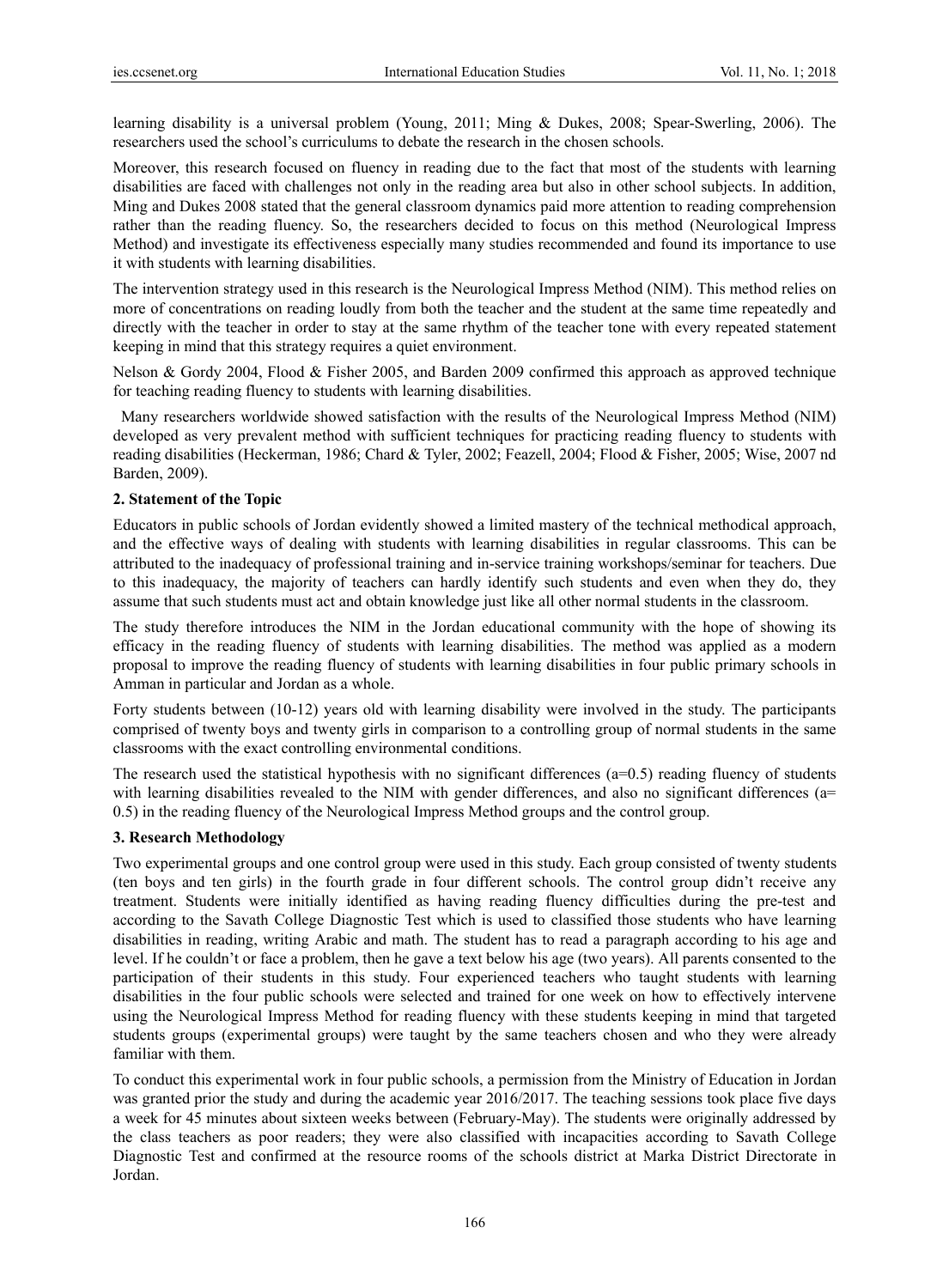For the pre-test, two unread passages consisting of 85 words were chosen from the curriculum and read aloud by the students to their teachers for 15 minutes for each passage. The same passages used for the pre-test were also used for the post-test. A tabulated format was developed to evaluate the weekly improvements of the treated students as the training was customized for these two groups of students only. Scores of the pre-test reveled that all students were reading at 2 degrees lower than their anticipated reading level, based on the categories of Savath College Diagnostic Test. During each experimental class session with the students with reading disabilities, the Neurological Impress Method was applied. The student sat slightly in front of the teacher so that the voice was clear and direct to the student's ear. The student was asked to focus and not to be distracted by any of the surroundings. He/she was asked to just read along with the teacher's voice. The student and teacher read together, with the teacher using lots of expressions. The teacher didn't stop to correct the student. Where and when the student read a portion poorly, he/she simply reread it again until improvements were visible or obtained. It is important to observe here that, the focus was not on accuracy but on fluency.

The study population consisted of students with learning disabilities from the fourth Amman Educational Directorate in the Hashemite Kingdom of Jordan. Table (1) below shows the numbers of male and female students groups, with a total of twenty students according to the pre-test and post-test. This category was put after the implementation of the Neurological Impress Method for reading fluency.

| <b>Student Groups</b>        | Gender         | Total |    |
|------------------------------|----------------|-------|----|
|                              | Male<br>Female |       |    |
| Control Group/Pre-test       | 10             | 10    | 20 |
| Experimental Group/Pre-test  | 10             | 10    | 20 |
| Control Group/Post-test      | 10             | 10    | 20 |
| Experimental Group/Post-test | 10             | 10    | 20 |
| Total                        | 40             | 40    | 80 |

Table 1. Demographic variables of the study sample (Gender).

The current research consists of two aspects; theoretical and practical. In the theoretical aspect, the researchers relied on the scientific studies that are related to the topic of this research using the practical approach to gather, analyze data, and response the questions.

The current research is based on two sources:

Main Source: a set of questions which was intended to represent the study main objectives, including questions, and participants responses.

Secondary Sources: books, journals were used to initiate the background outline of the study.

Program: This was built according to their level and from the curriculum which was adapted in the Hashemite Kingdom of Jordan. The researchers adapted the curriculum which was obtained and used for all students in the public schools in Jordan. The experimental group worked for four months. They also used the same text throughout for the fourth grade in Jordan.

A full review of the most recent published research regarding behavior and attitudes of students with learning disabilities in the Middle East and especially in Jordan were reviewed and followed by data collected from a specially formulated questionnaire for this research and for the intention of this work.

The questionnaire instrument can be divided into two sections as follows:

Scores were calculated using Likert Scoring procedures as recommended by Golderg (1972)

This section was measured through twenty items on a Likert-type scale as follows:

| Excellent | Good | Bad |
|-----------|------|-----|
|           | _    |     |

In order to evaluate the students' performance before and after implementing the Neurological Impress Method on the chosen students with learning disabilities, twenty questions were developed attach as appendix clearly identifying what aspect each of the questions addressed and the responses to these questions were evaluated. Such questions and the level of improvements according to the teacher's evaluations of the students with learning disabilities reflected on many aspects of the students improvements in their reading fluency before and after the implementation of the Neurological Impress Method. The Statistical Package for Social Sciences (SPSS)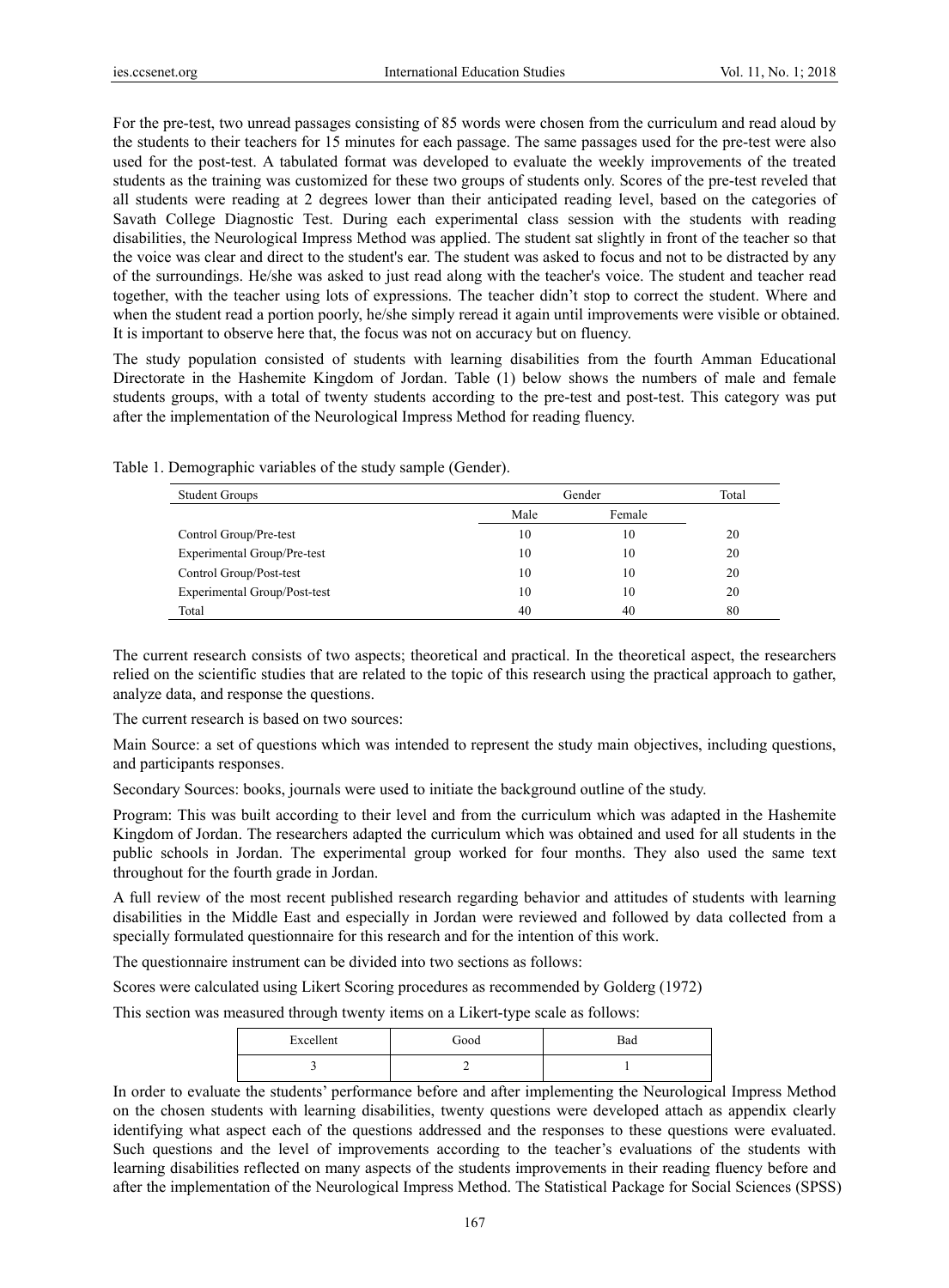was used to evaluate the collected data**.** The Standard Deviation, Arithmetic Mean, analysis of Co-Variance Two Way ANOVA and the Two Way ANCOVA statistical analyses were used on the data collected from the questionnaire. Relative importance, assigned due to:

Class Interval = 
$$
\frac{Max. Class - Min. Class}{Number of Levels}
$$

$$
\frac{3 - 1}{3} = \frac{2}{3} = 0.66
$$

The Min. degree from 1- 1.66

The Medium degree from  $1.67 - 2.33$ 

The Highest degree from 2.34 – 3.00

The questionnaire was evaluated by ten professionals from different Jordanian Universities specialized in education for its subject matter, simplicity of language, and suitability of the parts prior to implementing the study using a preliminary draft form. Some questions were added, modified, or formulated while other questions were dropped based on the reviewer valuable comments and recommendations in order to enhance the research instrument. The developed questions were consequently appreciated based on the pre-test in order to match the objectives of this research. The test-retest reliability coefficient (α) was used to test the reliability, and the consistency of the questions, which was measured to be (0.73). This is a responsible result as it exceeds 0.60 (George & Mallery, 2003).

#### **4. Purpose of the Study**

The purpose of this study was to investigate the efficacy of the (NIM) on the reading fluency of children with learning disabilities in four public primary schools in Amman, Jordan.

## **5. The importance of the Study**

The study is important because the (NIM) was successfully used as intervention strategy to improve the reading fluency of 40 students with learning disabilities Amman, Jordan.

The study also sensitized some regular public primary school teachers to the fact that they used to plan intervention strategies to address the reading fluency problems experienced by children with learning disabilities in particular and all other children with reading problems in their classrooms.

#### **6. Hypotheses of the Study**

The objective of this work was to determine the impact of using the Neurological Impress Method on students with learning disabilities. The following hypotheses were applied:

Hypothesis I: the first hypothesis to this study is as follow:

"No significant difference to be shown in the reading fluency of the Neurological Impress Method groups and the control group?"

The study used the arithmetic mean, standard deviation, and Two Way ANCOVA test to show the result about the statistical significant difference between experimental and control group, as follows:

Table 2. The Mean and S.D for Pre, and Post Measurements using the NIM among the sample groups. We measured here the Pre. and Post. Reading Test by using the (NIM) among a sample groups

|                    | <b>Pre-Test</b> |                |        | Post-Test |                |        |
|--------------------|-----------------|----------------|--------|-----------|----------------|--------|
| Source             | Mean            | Std. Deviation | Number | Mean      | Std. Deviation | Number |
| Controlled Group   | 1.79            | 0.29           | 20     | 1.84      | 0.25           | 20     |
| Experimental Group | 1.68            | 0.26           | 20     | 2.44      | 0.30           | 20     |
| Total              | l 73            | 0.28           | 40     | 2.14      | 0.41           | 40     |

Table 2 shows that mean for controlled group in pre-test reading was 1.79 with standard deviation 0.29, the mean for experimental group in pre-test reading was 1.68 with a standard deviation of 0.26. Meanwhile the mean for controlled group in post-test reading was 1.84 with a standard deviation of 0.25, and the mean for experimental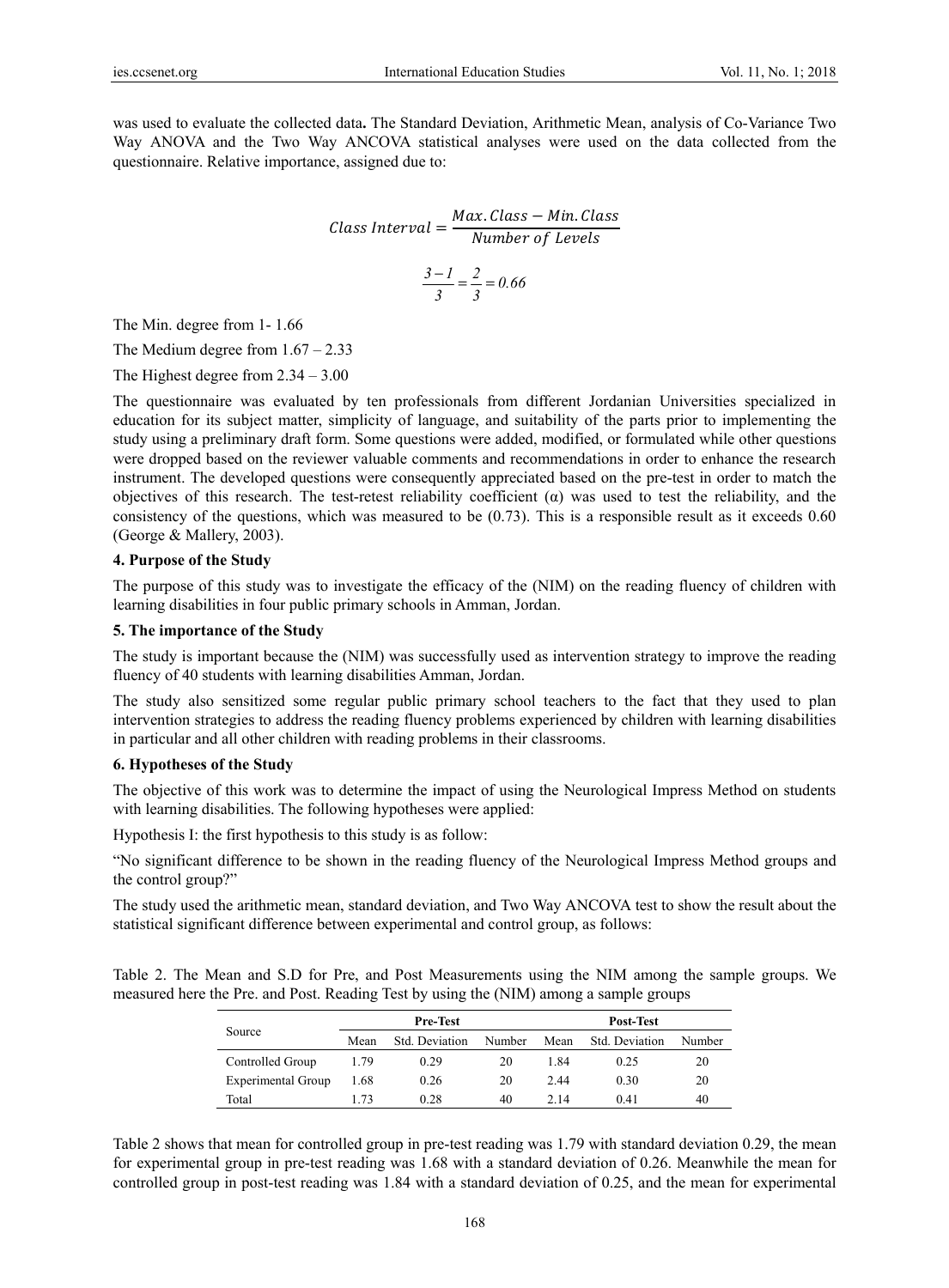group on post-test reading was 2.44 with standard deviation 0.30.

To identify the statistical significant differences, the Two Way ANCOVA test, was applied and the results tabulated as shown in Table 3.

Table 3 shows that  $(F)$  value for group was (46.54), and it's significant at level of (0.05), this explains that there were statistically significant differences among the different students groups (controlled and experimental in the post measurement) and the variance was in favor of the post measurement for the experimental group, this result can be attributed to the implementation of the Neurological Impress Method and the students with learning disabilities.

| Source          | Type III Sum of Squares | Df | Mean Square | F       | Sig.     |
|-----------------|-------------------------|----|-------------|---------|----------|
| Corrected Model | 3.57                    |    | 3.57        | 46.54   | 0.000    |
| Intercept       | 183.39                  |    | 183.39      | 2391.29 | 0.000    |
| Group           | 3.57                    |    | 3.57        | 46.54   | $0.000*$ |
| Error           | 2.91                    | 38 | 0.076       |         |          |
| Total           | 189.88                  | 40 |             |         |          |
| Corrected Total | 6.48                    | 39 |             |         |          |

Table 3. Two ways ANCOVA test to identity the statistical differences between the groups

\* Significant at level (0.05).

## Hypothesis II;

The second hypothesis applied in this research is as follow:

"No significant difference in the reading fluency of students with learning disabilities exposed to the Neurological Impress Method and gender".

The study used the arithmetic mean, standard deviation, and Two Way ANOVA test to show the results regarding the statistically significant difference between experimental groups of students and control group students in their reading according to the (NIM) on the post measurement, as shown in Table 4.

Table 4. Mean and standard deviation for pre, and post measurements in their reading fluency of students with learning disabilities exposed to the NIM and gender

| Source                    | Gender | Mean | Std. Deviation | N  |
|---------------------------|--------|------|----------------|----|
|                           | Male   | 1.97 | 0.26           | 10 |
| Controlled Group          | Female | 1.72 | 0.17           | 10 |
|                           | Total  | 1.84 | 0.25           | 20 |
|                           | Male   | 2.64 | 0.18           | 10 |
| <b>Experimental Group</b> | Female | 2.24 | 0.26           | 10 |
|                           | Total  | 2.44 | 0.30           | 20 |
|                           | Male   | 2.31 | 0.41           | 20 |
| Total                     | Female | 1.98 | 0.34           | 20 |
|                           | Total  | 2.14 | 0.41           | 40 |

Table 4 shows that there were differences in the Means in the reading fluency of students with learning disabilities exposed to due to gender, and the study used Two Way ANOVA test to identify the statistical significant differences, as shown in Table 5.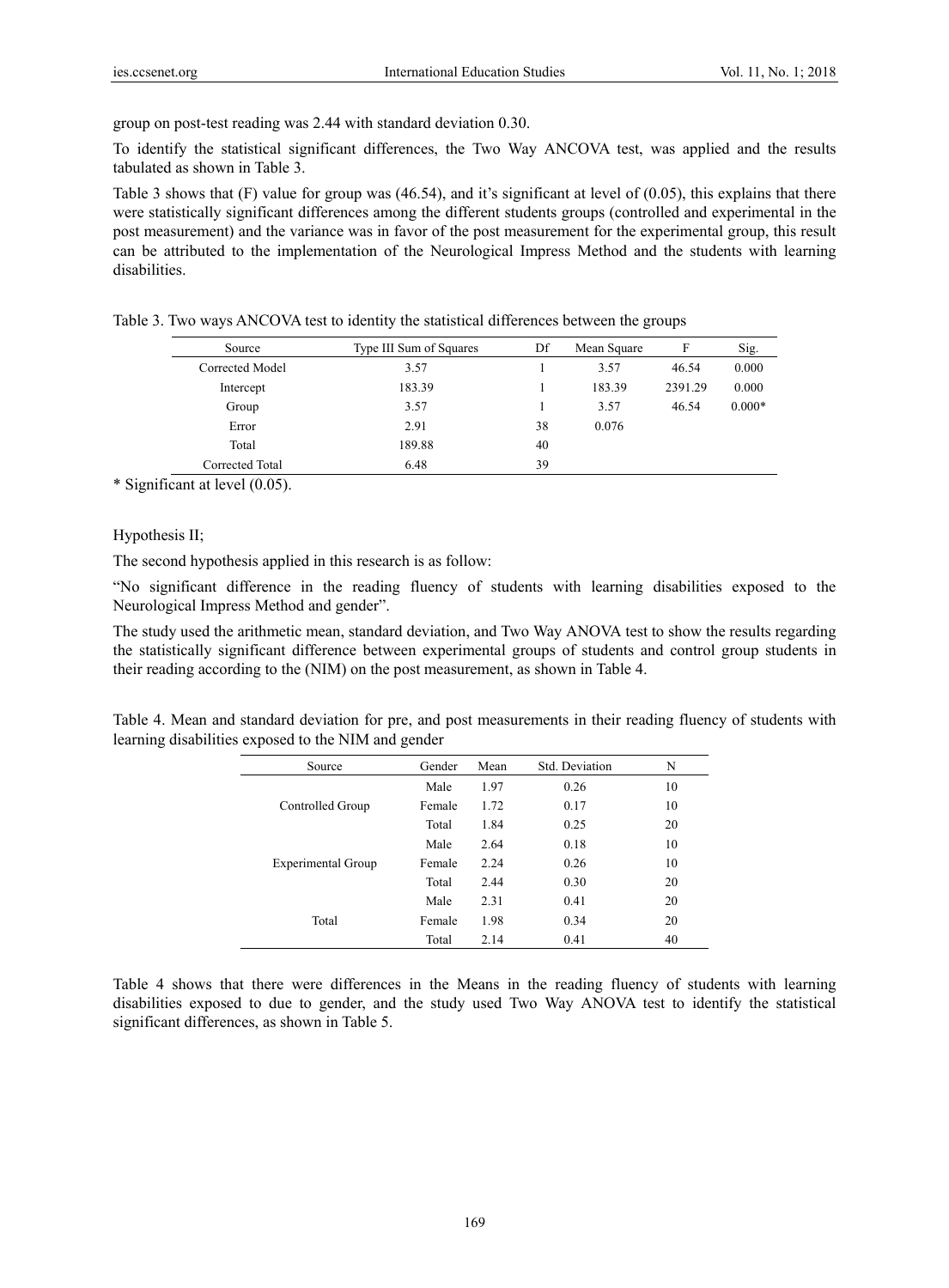| Source          | Type III Sum of Squares | Df | Mean Square | F       | Sig.     |
|-----------------|-------------------------|----|-------------|---------|----------|
| Corrected Model | $4.695^{\text{a}}$      | 3  | 1.56        | 31.48   | 0.000    |
| Intercept       | 183.39                  |    | 183.39      | 3.690E3 | 0.000    |
| Group           | 3.57                    |    | 3.57        | 71.83   | $0.000*$ |
| Gender          | 1.07                    |    | 1.07        | 21.58   | $0.000*$ |
| Group * Gender  | 0.05                    |    | 0.05        | 1.058   | 0.311    |
| Error           | 1.78                    | 36 | 0.05        |         |          |
| Total           | 189.88                  | 40 |             |         |          |
| Corrected Total | 6.48                    | 39 |             |         |          |

Table 5. Two way ANOVA test significant difference in the reading fluency of students with learning disabilities exposed to the NIM and gender

\* Significant at level (0.05).

Table 5 shows that  $(F)$  value for the group was (71.83) and its significant at level of (0.05). The  $(F)$  value for gender was calculated as (21.58), and its significant at level of (0.05), and the differences was in favor of males students with learning disabilities', as shown in the previous table. According to the results, the Neurological Impress Method was more effective with male's students more than the females' students with learning disabilities.

## **7. Results and Discussion**

The results of this research showed that the Neurological Impress Method is a respectable influence instrument that can be applied successfully to instruct reading fluency for students with learning disabilities. The Neurological Impress Method as an effective technique for reading fluency intervention for students with reading disabilities. This is in full agreement with other researchers who conducted similar research in different parts of the world (Nelson et.al. 2004, Barden 2009). Many variables can be used in this method to solidify causes consequence relationship among reading fluency and comprehension (Young, 2011). On the other hand, this research provided clear evidence that the controlled group students who didn't receive the Neurological Impress Method and they were not exposed to any intervention showed no improvements.

#### **8. Conclusion and Recommendations**

To summarize, reading fluency is a carousal segment of the reading techniques, with significant possibility that such problems will attribute to further difficulties and also affect reading comprehension and all other fields of reading. It is desirable for students with learning disabilities to become better readers after frequent training and regular repeated practicing. Educators at different levels and teachers should pursue to apply the (NIM) for teaching reading fluency to students with learning disabilities. It is worth mentioning that students with learning disabilities deserve more attention and care from teachers in order to improve the capabilities of fluency at different levels of education specially that the majority of such students are usually characterized as hyper-active students. It is essential to improve the applications of the Neurological Impress Method in different public schools in the Hashemite Kingdom of Jordan and the other Middle Eastern countries.

#### **References**

- Barden, O. (2009). From acting reading to reading for acting: A case study of the transformational power of reading. *Journal of Adolescence and Adult Literacy, 53*(4), 293-302. https://doi.org/10.1598/JAAL.53.4.3
- Chard, D. J., Vaughan, S., & Tyler, B. J. (2002). A synthesis of research on effective in intervention for building reading fluency with elementary students with learning disabilities. *Journal of Learning Disabilities, 35*(5), 386-406. https://doi.org/10.1177/00222194020350050101
- Feazell, V. (2004). Reading accelerated program: A school wide intervention. International Reading Association, 58(1), 66-72.
- Flood, J., Lapp, D., & Fisher, D. (2005). Neurological Impress Method plus. *Reading Psychology: An International Quarterly, 26*(2), 147-160.
- Freedman, V. A., Martin, L. G., & Schoeni, R. F. (2004). Disability in America. *Population Bulletin, 5*(3), 3-32.
- George, D., & Mallery, P. (2003). *SPSS for Windows step by step: A simple guide and reference* (4th ed.). Boston: Allyn & Bacon.
- Goldberg, D. (1972). *The detection of psychiatric illness by questionnaire*. Oxford University Press.